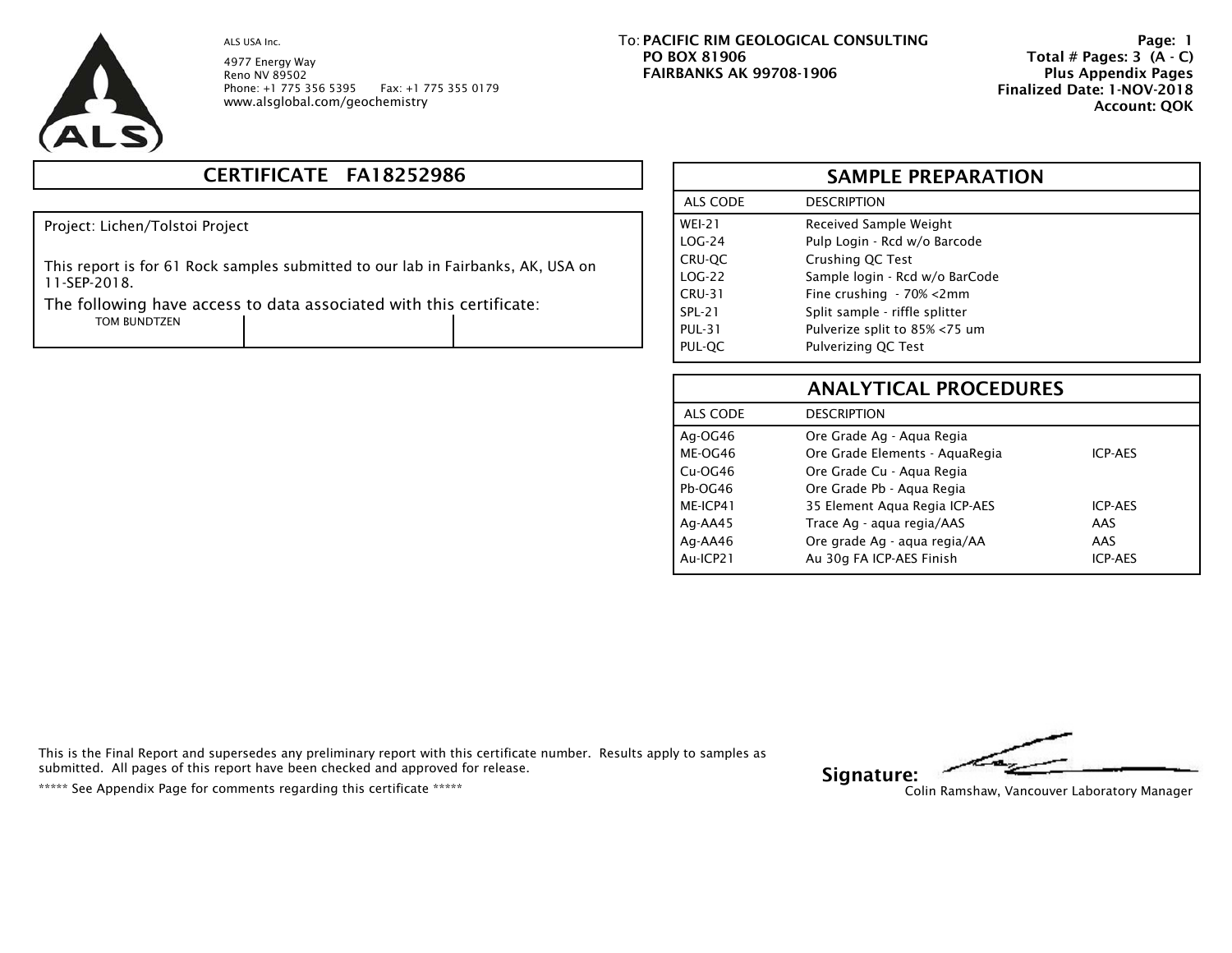4977 Energy Way Reno NV 89502 Phone: +1 775 356 5395 Fax: +1 775 355 0179 www.alsglobal.com/geochemistry

## **PACIFIC RIM GEOLOGICAL CONSULTING**To: **PO BOX 81906FAIRBANKS AK 99708-1906**

 **Page: 2 - A Total # Pages: 3 (A - C) Plus Appendix Pages Finalized Date: 1-NOV-2018 Account: QOK**

Project: Lichen/Tolstoi Project

| $\sqrt{2}$                                     |                                                 |                                            |                                                   |                                      |                                |                                |                                           |                                      |                                                                 |                                         |                                  | <b>CERTIFICATE OF ANALYSIS</b>            |                                           | FA18252986                           |                                           |                                        |
|------------------------------------------------|-------------------------------------------------|--------------------------------------------|---------------------------------------------------|--------------------------------------|--------------------------------|--------------------------------|-------------------------------------------|--------------------------------------|-----------------------------------------------------------------|-----------------------------------------|----------------------------------|-------------------------------------------|-------------------------------------------|--------------------------------------|-------------------------------------------|----------------------------------------|
| Sample Description                             | Method<br>Analyte<br><b>Units</b><br><b>LOD</b> | <b>WEI-21</b><br>Recvd Wt.<br>kg<br>0.02   | Au-ICP21<br>Au<br>ppm<br>0.001                    | Ag-OG46<br>Ag<br>ppm<br>$\mathbf{1}$ | Cu-OG46<br>Cu<br>$\%$<br>0.001 | Pb-OG46<br>Pb<br>$\%$<br>0.001 | ME-ICP41<br>Ag<br>ppm<br>0.2              | ME-ICP41<br>Al<br>$\%$<br>0.01       | ME-ICP41<br>As<br>ppm<br>$\overline{2}$                         | ME-ICP41<br>B<br>ppm<br>10              | ME-ICP41<br>Ba<br>ppm<br>10      | ME-ICP41<br>Be<br>ppm<br>0.5              | ME-ICP41<br>Bi<br>ppm<br>2                | ME-ICP41<br>Ca<br>$\%$<br>0.01       | ME-ICP41<br>Cd<br>ppm<br>0.5              | ME-ICP41<br>Co<br>ppm<br>$\mathbf{1}$  |
| 291177<br>291178<br>291179<br>291180<br>291181 |                                                 | Listed, NR<br>1.15<br>0.59<br>0.16<br>1.04 | 0.294<br>1.460<br>0.541<br>0.609                  |                                      | 2.42<br>1.520                  |                                | 29.9<br>27.7<br>27.7<br>14.2              | 1.58<br>1.61<br>0.79<br>1.50         | $\overline{2}$<br>3<br>1320<br>$\overline{2}$                   | < 10<br>$<$ 10<br>10<br>$<$ 10          | 70<br>30<br>80<br>80             | < 0.5<br>< 0.5<br>1.0<br>< 0.5            | $<$ 2<br>5<br>292<br>$\overline{4}$       | 0.78<br>1.68<br>0.08<br>0.79         | 0.9<br>1.5<br>1.5<br>0.9                  | 14<br>17<br>$\overline{2}$<br>12       |
| 291182<br>291183<br>291184<br>291185<br>291186 |                                                 | 1.55<br>1.88<br>1.84<br>1.60<br>1.50       | 0.011<br>< 0.001<br>0.334<br>0.005<br>0.013       |                                      | 1.165                          |                                | 0.2<br>< 0.2<br>17.1<br>< 0.2<br>0.3      | 1.18<br>0.68<br>1.39<br>1.45<br>1.00 | 8<br>6<br>$<$ 2<br>$<$ 2<br>$<$ 2                               | < 10<br>< 10<br>$<$ 10<br>~10<br>$<$ 10 | 40<br>20<br>70<br>60<br>20       | < 0.5<br>< 0.5<br>< 0.5<br>< 0.5<br>< 0.5 | $<$ 2<br>$<$ 2<br>2<br>$<$ 2<br>$<$ 2     | 1.10<br>1.03<br>1.78<br>0.78<br>1.15 | 0.8<br>< 0.5<br>1.8<br>< 0.5<br>< 0.5     | 28<br>22<br>13<br>26<br>9              |
| 291187<br>291188<br>291371<br>291372<br>291373 |                                                 | 0.81<br>2.88<br>0.12<br>2.09<br>2.73       | 0.005<br>0.002<br>0.071<br>0.197<br>0.791         | 129                                  | 3.03                           | 1.090                          | < 0.2<br>< 0.2<br>0.2<br>52.9<br>>100     | 3.85<br>1.31<br>2.33<br>1.24<br>0.58 | 3<br>$<$ 2<br>14<br>533<br>1960                                 | < 10<br>~10<br>10<br>10<br>10           | 40<br>20<br>310<br>80<br>40      | < 0.5<br>< 0.5<br>1.1<br>< 0.5<br>< 0.5   | $<$ 2<br>$<$ 2<br>$<$ 2<br>21<br>95       | 4.15<br>1.39<br>0.66<br>4.17<br>3.07 | < 0.5<br>< 0.5<br>< 0.5<br>29.4<br>56.8   | 38<br>24<br>28<br>12<br>13             |
| 291374<br>291375<br>291376<br>291377<br>291378 |                                                 | 2.11<br>2.28<br>1.63<br>0.79<br>2.69       | 0.292<br>0.560<br>0.036<br>0.104<br>2.40          | 469<br>311<br>106<br>304             | 10.50<br>7.63<br>3.56<br>3.01  |                                | >100<br>>100<br>21.3<br>>100<br>>100      | 0.17<br>0.24<br>0.33<br>1.46<br>0.03 | 434<br>1235<br>27<br>488<br>6420                                | 10<br>10<br>80<br>30<br>10              | 20<br>40<br>20<br>10<br>10       | < 0.5<br>0.5<br>0.6<br>1.1<br>< 0.5       | 583<br>160<br>67<br>192<br>168            | 0.01<br>0.86<br>0.27<br>0.16<br>1.27 | 1.1<br>6.5<br>< 0.5<br>0.7<br>27.0        | 13<br>14<br>15<br>27<br>10             |
| 291379<br>291380<br>291381<br>291382<br>291383 |                                                 | 2.45<br>1.26<br>1.12<br>1.99<br>1.21       | 1.230<br>0.018<br>0.007<br>2.30<br>0.244          | 254                                  | 9.10                           |                                | >100<br>1.0<br>2.3<br>2.2<br>0.4          | 0.09<br>1.61<br>2.04<br>0.38<br>1.44 | 2810<br>8<br>48<br>124<br>43                                    | 10<br>$<$ 10<br>10<br>70<br>30          | 20<br>190<br>40<br>120<br>130    | < 0.5<br>< 0.5<br>1.4<br>< 0.5<br>0.7     | 54<br>2<br>5<br>3<br>$<$ 2                | 0.08<br>1.37<br>1.13<br>0.14<br>0.51 | 33.4<br>< 0.5<br>< 0.5<br>< 0.5<br>< 0.5  | 29<br>27<br>18<br>6<br>11              |
| 291384<br>291385<br>291386<br>291387<br>291388 |                                                 | 1.05<br>1.29<br>1.17<br>1.09<br>1.37       | 0.009<br>0.003<br>0.001<br>< 0.001<br>< 0.001     |                                      |                                |                                | 0.2<br>< 0.2<br>< 0.2<br>< 0.2<br>< 0.2   | 2.38<br>2.23<br>1.92<br>1.64<br>1.77 | 18<br>9<br>58<br>12<br>19                                       | 10<br>10<br>20<br>10<br>10              | 270<br>470<br>1390<br>480<br>590 | 0.5<br>0.6<br>1.2<br>0.6<br>0.5           | $<$ 2<br>$<$ 2<br>$<$ 2<br>$<$ 2<br>$<$ 2 | 0.70<br>0.41<br>0.38<br>0.41<br>0.62 | < 0.5<br>< 0.5<br>< 0.5<br>< 0.5<br>< 0.5 | 13<br>15<br>13<br>13<br>17             |
| 291389<br>291390<br>291391<br>291392<br>291393 |                                                 | 1.15<br>0.93<br>0.92<br>1.02<br>1.41       | < 0.001<br>0.001<br>< 0.001<br>< 0.001<br>< 0.001 |                                      |                                |                                | < 0.2<br>< 0.2<br>< 0.2<br>< 0.2<br>< 0.2 | 1.99<br>1.80<br>2.50<br>2.65<br>0.85 | 3<br>15<br>3<br>11<br>31                                        | 10<br>10<br>10<br>10<br>10              | 550<br>400<br>620<br>760<br>260  | 0.9<br>0.6<br>1.3<br>1.0<br>0.8           | $<$ 2<br>2<br>$<$ 2<br>$<$ 2<br>$<$ 2     | 1.08<br>0.72<br>1.33<br>0.50<br>0.05 | 0.5<br>< 0.5<br>< 0.5<br>< 0.5<br>< 0.5   | 15<br>16<br>16<br>19<br>14             |
| 291394<br>291395<br>291396<br>291397<br>291398 |                                                 | 1.26<br>0.18<br>1.06<br>1.13<br>0.96       | < 0.001<br>0.755<br>< 0.001<br>< 0.001<br>< 0.001 |                                      |                                |                                | < 0.2<br>27.1<br>< 0.2<br>< 0.2<br>< 0.2  | 1.96<br>0.46<br>2.00<br>2.04<br>2.04 | $\overline{4}$<br>1310<br>$\overline{4}$<br>$\overline{4}$<br>9 | 10<br>10<br>< 10<br>$<$ 10<br>$<$ 10    | 210<br>60<br>210<br>180<br>210   | 0.8<br>0.8<br>0.9<br>0.6<br>0.7           | $<$ 2<br>288<br>3<br>2<br>$<$ 2           | 1.73<br>0.07<br>1.18<br>1.39<br>1.23 | < 0.5<br>1.7<br>< 0.5<br>< 0.5<br>< 0.5   | 15<br>$\overline{2}$<br>16<br>10<br>10 |

Г

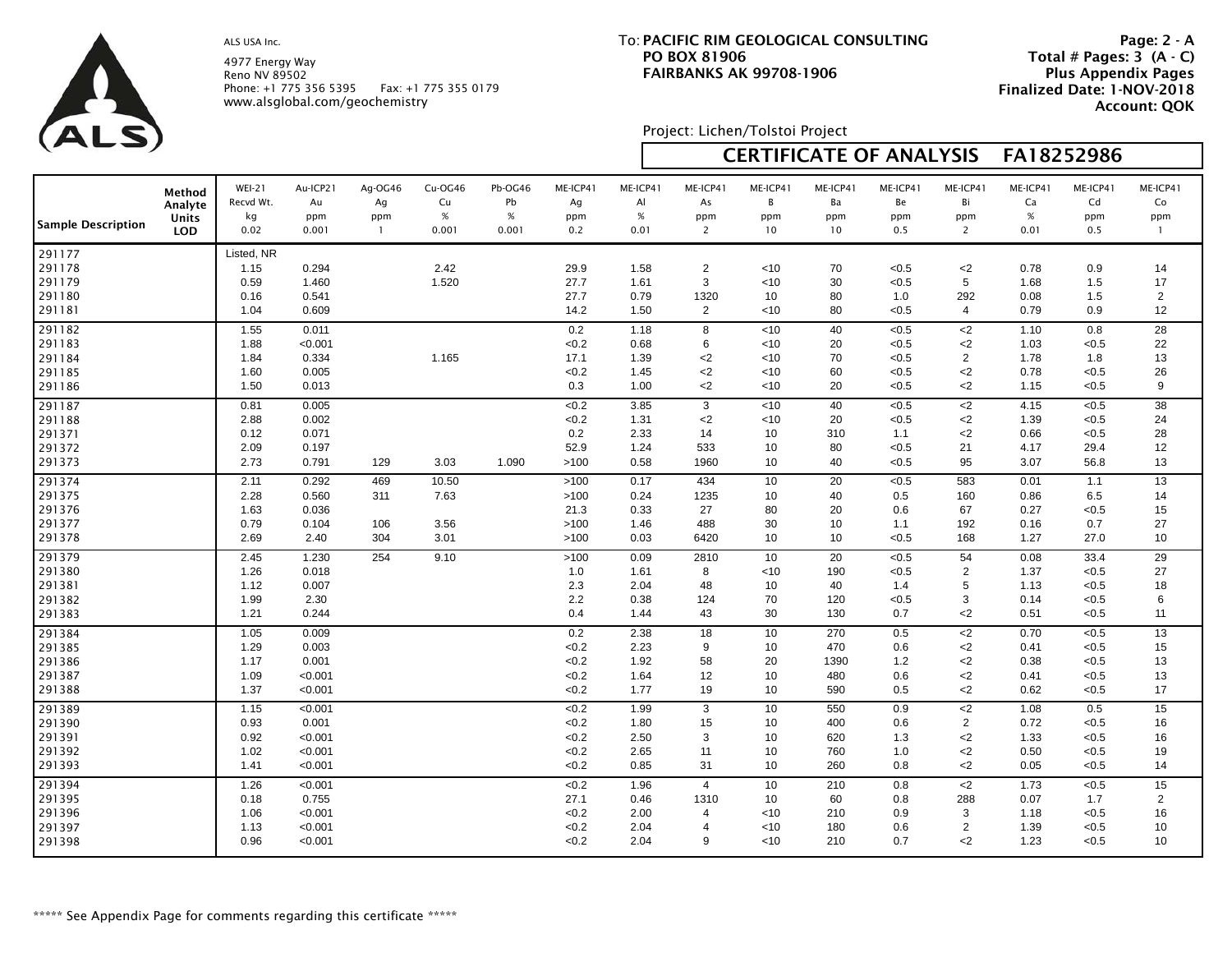4977 Energy Way Reno NV 89502 Phone: +1 775 356 5395 Fax: +1 775 355 0179 www.alsglobal.com/geochemistry

## **PACIFIC RIM GEOLOGICAL CONSULTING**To: **PO BOX 81906FAIRBANKS AK 99708-1906**

 **Page: 2 - B Total # Pages: 3 (A - C) Plus Appendix Pages Finalized Date: 1-NOV-2018 Account: QOK**

Project: Lichen/Tolstoi Project

| $\sqrt{2}$         |                            |                       |                       |                        |                       |                       |                       |                       | <b>CERTIFICATE OF ANALYSIS</b><br>FA18252986 |                       |                       |                        |                       |                      |                         |                       |  |
|--------------------|----------------------------|-----------------------|-----------------------|------------------------|-----------------------|-----------------------|-----------------------|-----------------------|----------------------------------------------|-----------------------|-----------------------|------------------------|-----------------------|----------------------|-------------------------|-----------------------|--|
|                    | Method<br>Analyte<br>Units | ME-ICP41<br>Cr<br>ppm | ME-ICP41<br>Cu<br>ppm | ME-ICP41<br>Fe<br>$\%$ | ME-ICP41<br>Ga<br>ppm | ME-ICP41<br>Hg<br>ppm | ME-ICP41<br>К<br>$\%$ | ME-ICP41<br>La<br>ppm | ME-ICP41<br>Mg<br>$\%$                       | ME-ICP41<br>Mn<br>ppm | ME-ICP41<br>Mo<br>ppm | ME-ICP41<br>Na<br>$\%$ | ME-ICP41<br>Ni<br>ppm | ME-ICP41<br>P<br>ppm | ME-ICP41<br>Pb<br>ppm   | ME-ICP41<br>S<br>$\%$ |  |
| Sample Description | <b>LOD</b>                 | $\mathbf{1}$          | $\overline{1}$        | 0.01                   | 10                    | $\overline{1}$        | 0.01                  | 10                    | 0.01                                         | 5                     | $\overline{1}$        | 0.01                   | $\mathbf{1}$          | 10                   | $\overline{2}$          | 0.01                  |  |
| 291177             |                            |                       |                       |                        |                       |                       |                       |                       |                                              |                       |                       |                        |                       |                      |                         |                       |  |
| 291178             |                            | 44                    | >10000                | 4.09                   | 10                    | $<$ 1                 | 0.04                  | < 10                  | 1.04                                         | 210                   | < 1                   | 0.08                   | 24                    | 850                  | 3                       | 1.30                  |  |
| 291179             |                            | 34                    | >10000                | 3.30                   | 10                    | <1                    | 0.03                  | <10                   | 0.88                                         | 236                   | 2                     | 0.08                   | 22                    | 770                  | 3                       | 0.48                  |  |
| 291180             |                            | 7                     | 325                   | 4.90                   | $<$ 10                | <1                    | 0.54                  | 20                    | 0.07                                         | 112                   | 3                     | 0.02                   | $\overline{2}$        | 610                  | 374                     | 0.10                  |  |
| 291181             |                            | 33                    | 8710                  | 3.13                   | ~10                   | $<$ 1                 | 0.03                  | < 10                  | 0.88                                         | 182                   | $\mathbf{1}$          | 0.08                   | 19                    | 850                  | $<$ 2                   | 0.70                  |  |
| 291182             |                            | 24                    | 282                   | 4.91                   | 10                    | < 1                   | 0.03                  | $<$ 10                | 0.48                                         | 303                   | $\mathbf{1}$          | 0.11                   | 46                    | 860                  | $\overline{4}$          | 1.08                  |  |
| 291183             |                            | 20                    | 204                   | 2.62                   | < 10                  | $<$ 1                 | 0.01                  | < 10                  | 0.51                                         | 216                   | $\mathbf{1}$          | 0.08                   | 38                    | 970                  | $\overline{2}$          | 0.69                  |  |
| 291184             |                            | 33                    | >10000                | 3.10                   | $<$ 10                | $<$ 1                 | 0.01                  | <10                   | 0.79                                         | 266                   | $<$ 1                 | 0.08                   | 27                    | 790                  | 3                       | 0.60                  |  |
| 291185             |                            | 46                    | 271                   | 3.47                   | 10                    | <1                    | 0.13                  | ~10                   | 1.05                                         | 238                   | $<$ 1                 | 0.10                   | 48                    | 890                  | $<$ 2                   | 0.47                  |  |
| 291186             |                            | 31                    | 525                   | 1.63                   | $<$ 10                | $<$ 1                 | 0.01                  | $<$ 10                | 0.71                                         | 222                   | $<$ 1                 | 0.11                   | 24                    | 760                  | $2$                     | 0.04                  |  |
| 291187             |                            | 621                   | 96                    | 5.95                   | 10                    | $<$ 1                 | 0.05                  | $<$ 10                | 4.23                                         | 1020                  | $<$ 1                 | 0.02                   | 154                   | 180                  | 2                       | 0.01                  |  |
| 291188             |                            | 27                    | 268                   | 3.16                   | 10                    | $<$ 1                 | 0.03                  | < 10                  | 0.90                                         | 328                   | $\mathbf{1}$          | 0.12                   | 41                    | 930                  | $<$ 2                   | 0.41                  |  |
| 291371             |                            | 293                   | 32                    | 5.23                   | 10                    | 10                    | 0.15                  | 20                    | 2.40                                         | 453                   | $\overline{1}$        | 0.06                   | 147                   | 1560                 | 8                       | 0.02                  |  |
| 291372             |                            | 171                   | 5760                  | 5.17                   | 10                    | 4                     | 0.09                  | 10                    | 3.37                                         | 2380                  | $\mathbf{1}$          | 0.01                   | 73                    | 630                  | 2510                    | 0.26                  |  |
| 291373             |                            | 97                    | >10000                | 5.98                   | $<$ 10                | 5                     | 0.02                  | < 10                  | 1.97                                         | 2650                  | $\mathbf{1}$          | 0.01                   | 52                    | 440                  | >10000                  | 1.54                  |  |
| 291374             |                            | 10                    | >10000                | 18.10                  | < 10                  | 3                     | 0.05                  | < 10                  | 0.02                                         | 77                    | $\mathbf{1}$          | 0.01                   | $\overline{7}$        | 150                  | 760                     | 6.63                  |  |
| 291375             |                            | 15                    | >10000                | 11.15                  | $<$ 10                | 4                     | 0.06                  | 10                    | 0.41                                         | 1405                  | $\overline{2}$        | < 0.01                 | 9                     | 280                  | 5470                    | 4.97                  |  |
| 291376             |                            | 51                    | 3170                  | 1.65                   | < 10                  | <1                    | 0.02                  | 10                    | 0.16                                         | 429                   | $\overline{2}$        | 0.01                   | 23                    | 720                  | 43                      | 0.18                  |  |
| 291377             |                            | 43                    | >10000                | 8.03                   | 10                    | <1                    | 0.01                  | 10                    | 0.79                                         | 1095                  | $\overline{2}$        | 0.01                   | 23                    | 630                  | 55                      | 2.72                  |  |
| 291378             |                            | 11                    | >10000                | 4.87                   | < 10                  | $\overline{7}$        | 0.01                  | < 10                  | 0.57                                         | 1735                  | $\mathbf{1}$          | 0.01                   | $\overline{1}$        | 10                   | 9680                    | 3.18                  |  |
| 291379             |                            | 13                    | >10000                | 10.85                  | < 10                  | 3                     | 0.03                  | < 10                  | 0.04                                         | 319                   | 2                     | 0.01                   | 13                    | 70                   | 4680                    | 4.24                  |  |
| 291380             |                            | 58                    | 232                   | 4.75                   | $<$ 10                | $<$ 1                 | 0.07                  | 20                    | 2.41                                         | 629                   | $\mathbf{1}$          | 0.30                   | 74                    | 1700                 | 17                      | 0.05                  |  |
| 291381             |                            | 110                   | 264                   | 4.77                   | 10                    | $<$ 1                 | 0.09                  | 30                    | 1.49                                         | 1060                  | $\overline{2}$        | 0.01                   | 27                    | 1040                 | 77                      | 0.03                  |  |
| 291382             |                            | 33                    | 337                   | 1.14                   | $<$ 10                | $<$ 1                 | 0.09                  | 10                    | 0.16                                         | 115                   | $\overline{7}$        | 0.02                   | 9                     | 540                  | 40                      | 0.04                  |  |
| 291383             |                            | 111                   | 166                   | 2.52                   | 10                    | $<$ 1                 | 0.58                  | 10                    | 1.11                                         | 292                   | 6                     | 0.08                   | 29                    | 960                  | 17                      | 0.03                  |  |
| 291384             |                            | 163                   | 31                    | 3.10                   | 10                    | $\mathbf{1}$          | 0.16                  | 20                    | 1.41                                         | 595                   | $\mathbf{1}$          | 0.05                   | 23                    | 860                  | 21                      | 0.01                  |  |
| 291385             |                            | 162                   | 29                    | 3.56                   | 10                    | $\mathbf{1}$          | 0.19                  | 30                    | 1.53                                         | 642                   | $\mathbf{1}$          | 0.05                   | 28                    | 920                  | 15                      | 0.01                  |  |
| 291386             |                            | 126                   | 18                    | 3.21                   | 10                    | $\overline{2}$        | 0.19                  | 30                    | 0.97                                         | 563                   | $\mathbf{1}$          | 0.03                   | 32                    | 970                  | 17                      | 0.04                  |  |
| 291387             |                            | 154                   | 19                    | 2.78                   | 10                    | < 1                   | 0.17                  | 20                    | 1.18                                         | 657                   | $\mathbf{1}$          | 0.05                   | 27                    | 980                  | 15                      | 0.01                  |  |
| 291388             |                            | 153                   | 22                    | 3.07                   | 10                    | $\mathbf{1}$          | 0.21                  | 20                    | 1.34                                         | 747                   | $\mathbf{1}$          | 0.11                   | 48                    | 970                  | 11                      | 0.01                  |  |
| 291389             |                            | 143                   | 21                    | 2.89                   | 10                    | < 1                   | 0.26                  | 20                    | 1.66                                         | 784                   | < 1                   | 0.05                   | 30                    | 1050                 | 11                      | 0.01                  |  |
| 291390             |                            | 144                   | 21                    | 3.05                   | 10                    | $<$ 1                 | 0.17                  | 20                    | 1.67                                         | 709                   | $<$ 1                 | 0.06                   | 33                    | 1050                 | 15                      | 0.01                  |  |
| 291391             |                            | 161                   | 19                    | 3.48                   | 10                    | <1                    | 0.32                  | 30                    | 1.76                                         | 645                   | $<$ 1                 | 0.04                   | 23                    | 1130                 | 11                      | 0.01                  |  |
| 291392             |                            | 175                   | 19                    | 3.42                   | 10                    | $<$ 1                 | 0.38                  | 30                    | 1.83                                         | 615                   | $\mathbf{1}$          | 0.06                   | 28                    | 1110                 | 34                      | 0.01                  |  |
| 291393             |                            | 60                    | 20                    | 3.42                   | $<$ 10                | 8                     | 0.11                  | 10                    | 0.12                                         | 470                   | $\mathbf{1}$          | 0.01                   | 22                    | 790                  | 12                      | 0.01                  |  |
| 291394             |                            | 31                    | 46                    | 2.87                   | $<$ 10                | < 1                   | 0.17                  | 20                    | 1.01                                         | 331                   | $\mathbf{1}$          | 0.32                   | 40                    | 1810                 | 4                       | 0.01                  |  |
| 291395             |                            | $\overline{7}$        | 319                   | 4.66                   | < 10                  | $<$ 1                 | 0.31                  | 20                    | 0.05                                         | 109                   | 3                     | 0.02                   | 2                     | 560                  | 389                     | 0.09                  |  |
| 291396             |                            | 56                    | 35                    | 3.15                   | 10                    | $<$ 1                 | 0.12                  | 30                    | 1.27                                         | 380                   | $\mathbf{1}$          | 0.22                   | 38                    | 1750                 | $\overline{7}$          | 0.01                  |  |
| 291397             |                            | 54                    | 31                    | 2.09                   | < 10                  | <1                    | 0.13                  | 30                    | 0.95                                         | 224                   | $\mathbf{1}$          | 0.26                   | 38                    | 1670                 | 3                       | 0.01                  |  |
| 291398             |                            | 79                    | 33                    | 2.12                   | <10                   | $<$ 1                 | 0.14                  | 20                    | 1.08                                         | 206                   | $\mathbf{1}$          | 0.23                   | 39                    | 1590                 | $\overline{\mathbf{4}}$ | 0.02                  |  |

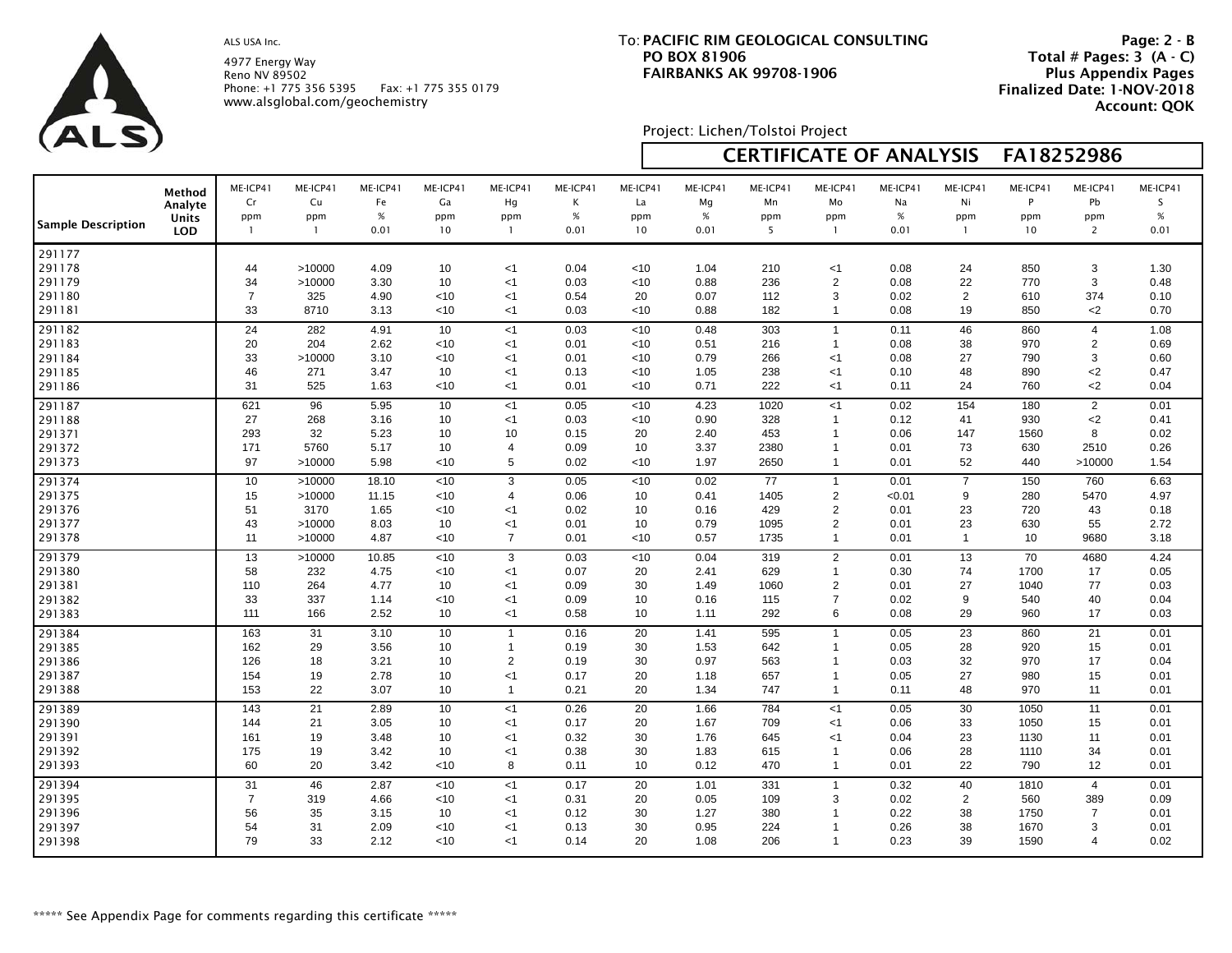ALS

4977 Energy Way Reno NV 89502 Phone: +1 775 356 5395 Fax: +1 775 355 0179 www.alsglobal.com/geochemistry

# **PACIFIC RIM GEOLOGICAL CONSULTING**To: **PO BOX 81906FAIRBANKS AK 99708-1906**

 **Page: 2 - C Total # Pages: 3 (A - C) Plus Appendix Pages Finalized Date: 1-NOV-2018 Account: QOK**

Project: Lichen/Tolstoi Project

| $\sqrt{2}$                                     |                                          |                                                             |                                                                           |                                         |                                        |                                              |                                                |                                           |                                                | <b>CERTIFICATE OF ANALYSIS</b>            |                                         | FA18252986                             |                                      |  |
|------------------------------------------------|------------------------------------------|-------------------------------------------------------------|---------------------------------------------------------------------------|-----------------------------------------|----------------------------------------|----------------------------------------------|------------------------------------------------|-------------------------------------------|------------------------------------------------|-------------------------------------------|-----------------------------------------|----------------------------------------|--------------------------------------|--|
| <b>Sample Description</b>                      | Method<br>Analyte<br>Units<br><b>LOD</b> | ME-ICP41<br>Sb<br>ppm<br>$\overline{2}$                     | ME-ICP41<br>Sc<br>ppm<br>$\overline{1}$                                   | ME-ICP41<br>Sr<br>ppm<br>$\mathbf{1}$   | ME-ICP41<br>Th<br>ppm<br>20            | ME-ICP41<br>Ti<br>$\%$<br>0.01               | ME-ICP41<br>TI<br>ppm<br>10                    | ME-ICP41<br>U<br>ppm<br>10                | ME-ICP41<br>$\vee$<br>ppm<br>$\mathbf{1}$      | ME-ICP41<br>W<br>ppm<br>10                | ME-ICP41<br>Zn<br>ppm<br>$\overline{2}$ | Ag-AA45<br>Ag<br>ppm<br>0.2            | Ag-AA46<br>Ag<br>ppm<br>$\mathbf{1}$ |  |
| 291177<br>291178<br>291179                     |                                          | $<$ 2<br>$<$ 2<br>21                                        | 6<br>5<br>$\overline{2}$                                                  | 22<br>20<br>27                          | $20$<br>$<$ 20<br>$20$                 | 0.22<br>0.39                                 | $<$ 10<br>$<$ 10                               | $<$ 10<br><10<br>10                       | 96<br>95                                       | $<$ 10<br><10                             | 29<br>48<br>110                         | 29.3<br>26.9<br>27.8                   |                                      |  |
| 291180<br>291181                               |                                          | $<$ 2                                                       | $\overline{4}$                                                            | 19                                      | $20$                                   | < 0.01<br>0.19                               | $<$ 10<br><10                                  | $<$ 10                                    | 16<br>80                                       | $<$ 10<br>$<$ 10                          | 18                                      | 13.2                                   |                                      |  |
| 291182<br>291183<br>291184<br>291185<br>291186 |                                          | $<$ 2<br>$<$ 2<br>$<$ 2<br>$<$ 2<br>2                       | $\overline{4}$<br>$\overline{4}$<br>5<br>5<br>$\overline{4}$              | 18<br>8<br>96<br>$\overline{7}$<br>26   | $20$<br>$20$<br>$20$<br>$20$<br>$20$   | 0.25<br>0.17<br>0.25<br>0.17<br>0.18         | <10<br>$<$ 10<br>$<$ 10<br><10<br>$<$ 10       | $<$ 10<br>< 10<br><10<br>$<$ 10<br>$<$ 10 | 66<br>61<br>76<br>102<br>59                    | <10<br>< 10<br>$<$ 10<br><10<br>$<$ 10    | 16<br>11<br>33<br>27<br>21              | 0.3<br>0.2<br>16.1<br>0.2<br>< 0.2     |                                      |  |
| 291187<br>291188<br>291371<br>291372<br>291373 |                                          | $<$ 2<br>$<$ 2<br>$<$ 2<br>603<br>1940                      | 25<br>6<br>$\overline{7}$<br>$\overline{4}$<br>3                          | 56<br>10<br>69<br>167<br>96             | $20$<br>$20$<br>$20$<br>$20$<br>$<$ 20 | 0.15<br>0.20<br>0.07<br>0.02<br>< 0.01       | $<$ 10<br>$<$ 10<br>$<$ 10<br><10<br><10       | $<$ 10<br>$<$ 10<br>< 10<br><10<br><10    | 162<br>90<br>121<br>34<br>22                   | <10<br>$<$ 10<br>< 10<br>$<$ 10<br>$<$ 10 | 62<br>29<br>88<br>1890<br>4280          | <0.2<br>0.2<br>0.2<br>51.5<br>>100     | 132                                  |  |
| 291374<br>291375<br>291376<br>291377<br>291378 |                                          | 166<br>1085<br>6<br>27<br>2970                              | $\mathbf{1}$<br>$\overline{2}$<br>$\mathbf{1}$<br>$\overline{1}$<br>$<$ 1 | $\mathbf{1}$<br>30<br>8<br>$\,6$<br>28  | $20$<br>$20$<br>$20$<br>$20$<br>$20$   | < 0.01<br>< 0.01<br>< 0.01<br>0.01<br>< 0.01 | $<$ 10<br>$<$ 10<br>$<$ 10<br>$<$ 10<br>$<$ 10 | < 10<br><10<br><10<br>~10<br>~10          | 9<br>6<br>$\overline{7}$<br>12<br>$\mathbf{1}$ | 110<br>50<br><10<br>20<br>10              | 642<br>708<br>30<br>167<br>3660         | >100<br>>100<br>21.9<br>>100<br>>100   | 479<br>313<br>112<br>302             |  |
| 291379<br>291380<br>291381<br>291382<br>291383 |                                          | 1210<br>$\sqrt{5}$<br>$9\,$<br>9<br>2                       | $<$ 1<br>$\overline{4}$<br>6<br>$\mathbf{1}$<br>6                         | 9<br>99<br>33<br>$\boldsymbol{9}$<br>22 | $<$ 20<br>$20$<br>20<br>$20$<br>$20$   | < 0.01<br>0.20<br>0.01<br>0.03<br>0.22       | $<$ 10<br>$<$ 10<br>$<$ 10<br>$<$ 10<br>$<$ 10 | $<$ 10<br>< 10<br>~10<br>~10<br>< 10      | 3<br>22<br>62<br>13<br>82                      | 10<br>$<$ 10<br>$<$ 10<br><10<br>$<$ 10   | 2280<br>74<br>84<br>24<br>58            | >100<br>0.9<br>2.3<br>2.1<br>0.3       | 269                                  |  |
| 291384<br>291385<br>291386<br>291387<br>291388 |                                          | $<$ 2<br>$\overline{2}$<br>$<$ 2<br>$<$ 2<br>$<$ 2          | 9<br>10<br>9<br>8<br>10                                                   | 44<br>30<br>47<br>19<br>46              | $20$<br>$20$<br>$20$<br>$20$<br>$20$   | 0.25<br>0.10<br>0.02<br>0.08<br>0.14         | <10<br>$<$ 10<br>$<$ 10<br>$<$ 10<br><10       | < 10<br><10<br><10<br><10<br>$<$ 10       | 81<br>84<br>59<br>70<br>80                     | <10<br>$<$ 10<br>$<$ 10<br>$<$ 10<br><10  | 60<br>66<br>62<br>52<br>58              | 0.2<br>0.2<br>< 0.2<br>< 0.2<br>0.2    |                                      |  |
| 291389<br>291390<br>291391<br>291392<br>291393 |                                          | $\overline{c}$<br>$<$ 2<br>$<$ 2<br>$<$ 2<br>$\overline{2}$ | 8<br>11<br>9<br>10<br>11                                                  | 42<br>24<br>63<br>30<br>21              | $20$<br>$20$<br>$20$<br>$20$<br>$20$   | 0.11<br>0.28<br>0.10<br>0.12<br>0.03         | $<$ 10<br>$<$ 10<br><10<br>$<$ 10<br>$<$ 10    | $<$ 10<br>< 10<br>$<$ 10<br>< 10<br>< 10  | 72<br>79<br>78<br>88<br>58                     | $<$ 10<br>< 10<br><10<br>$<$ 10<br>< 10   | 57<br>74<br>72<br>76<br>58              | <0.2<br>0.2<br>< 0.2<br><0.2<br><0.2   |                                      |  |
| 291394<br>291395<br>291396<br>291397<br>291398 |                                          | $<$ 2<br>18<br>${<}2$<br>$<$ 2<br>$<$ 2                     | 5<br>1<br>6<br>5<br>6                                                     | 129<br>28<br>89<br>122<br>109           | $20$<br>$20$<br>$20$<br>$20$<br>$20$   | 0.14<br>< 0.01<br>0.17<br>0.08<br>0.07       | <10<br><10<br><10<br><10<br>$<$ 10             | < 10<br>10<br><10<br>$<$ 10<br>$<$ 10     | 41<br>11<br>57<br>34<br>36                     | $<$ 10<br><10<br>< 10<br><10<br>$<$ 10    | 54<br>113<br>60<br>52<br>42             | <0.2<br>26.2<br><0.2<br>< 0.2<br>< 0.2 |                                      |  |

Г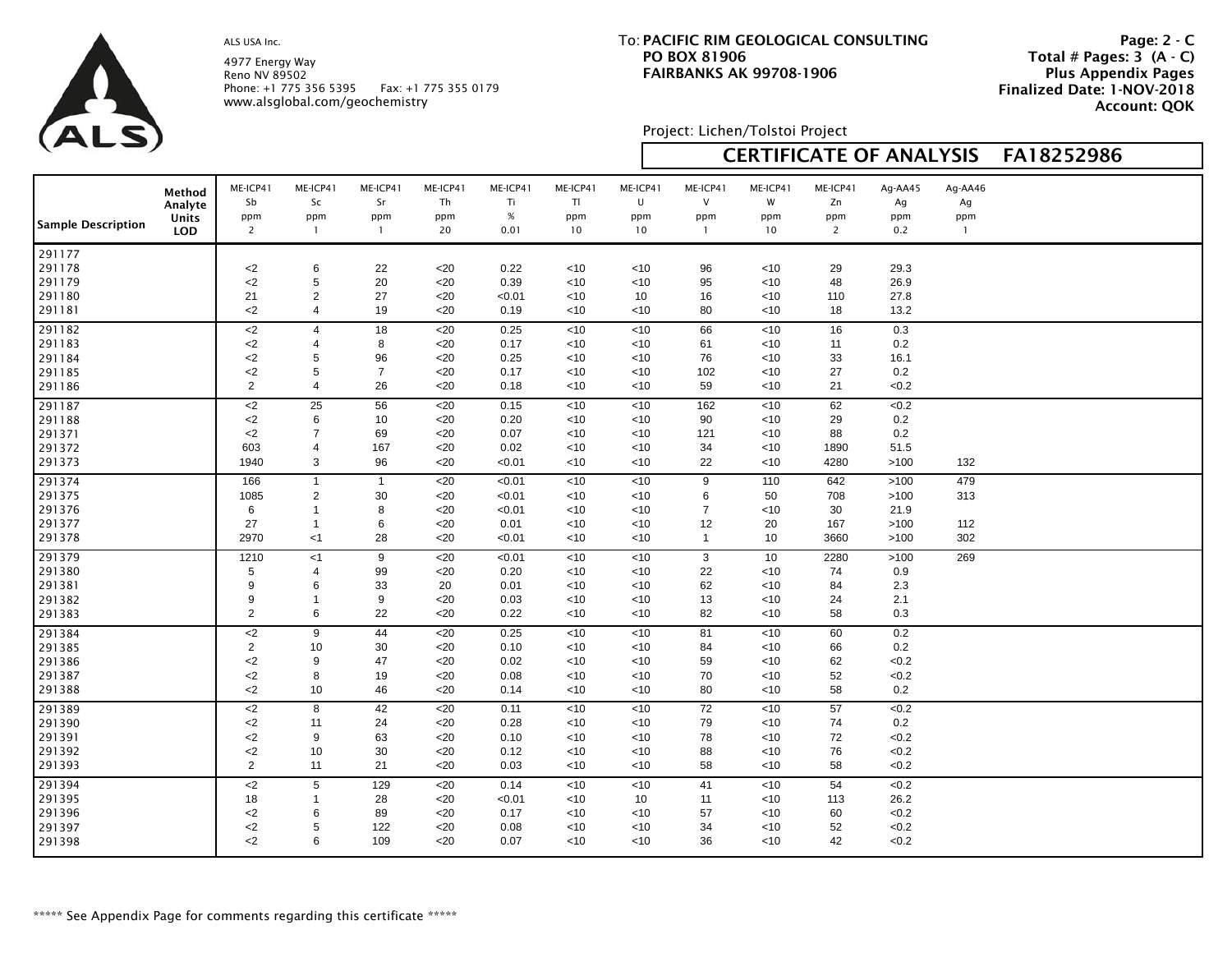4977 Energy Way Reno NV 89502 Phone: +1 775 356 5395 Fax: +1 775 355 0179 www.alsglobal.com/geochemistry

# **PACIFIC RIM GEOLOGICAL CONSULTING**To: **PO BOX 81906FAIRBANKS AK 99708-1906**

 **Page: 3 - A Total # Pages: 3 (A - C) Plus Appendix Pages Finalized Date: 1-NOV-2018 Account: QOK**

Project: Lichen/Tolstoi Project

| $\sqrt{2}$                                     |                                          |                                          |                                                   |                                      |                                |                                |                                           |                                      |                                         |                                         |                                 | <b>CERTIFICATE OF ANALYSIS</b>    |                                                    | FA18252986                           |                                                  |                                        |
|------------------------------------------------|------------------------------------------|------------------------------------------|---------------------------------------------------|--------------------------------------|--------------------------------|--------------------------------|-------------------------------------------|--------------------------------------|-----------------------------------------|-----------------------------------------|---------------------------------|-----------------------------------|----------------------------------------------------|--------------------------------------|--------------------------------------------------|----------------------------------------|
| <b>Sample Description</b>                      | Method<br>Analyte<br>Units<br><b>LOD</b> | <b>WEI-21</b><br>Recvd Wt.<br>kg<br>0.02 | Au-ICP21<br>Au<br>ppm<br>0.001                    | Ag-OG46<br>Ag<br>ppm<br>$\mathbf{1}$ | Cu-OG46<br>Cu<br>$\%$<br>0.001 | Pb-OG46<br>Pb<br>$\%$<br>0.001 | ME-ICP41<br>Ag<br>ppm<br>0.2              | ME-ICP41<br>Al<br>$\%$<br>0.01       | ME-ICP41<br>As<br>ppm<br>$\overline{2}$ | ME-ICP41<br>B<br>ppm<br>10              | ME-ICP41<br>Ba<br>ppm<br>10     | ME-ICP41<br>Be<br>ppm<br>0.5      | ME-ICP41<br>Bi<br>ppm<br>$\overline{2}$            | ME-ICP41<br>Ca<br>$\%$<br>0.01       | ME-ICP41<br>Cd<br>ppm<br>0.5                     | ME-ICP41<br>Co<br>ppm<br>$\mathbf{1}$  |
| 291399<br>291401<br>291402<br>291425<br>291426 |                                          | 1.36<br>1.22<br>0.17<br>1.58<br>0.90     | < 0.001<br>< 0.001<br>< 0.001<br>0.097<br>< 0.001 |                                      |                                |                                | < 0.2<br>< 0.2<br>< 0.2<br>3.2<br>< 0.2   | 2.26<br>1.94<br>1.66<br>0.26<br>3.20 | 14<br>12<br>13<br>237<br>19             | 10<br>10<br>10<br>100<br>10             | 290<br>430<br>210<br>30<br>180  | 0.8<br>1.3<br>0.7<br>< 0.5<br>0.7 | $<$ 2<br>$\overline{2}$<br>$<$ 2<br>3<br>${<}2$    | 1.29<br>1.03<br>1.03<br>0.44<br>0.39 | < 0.5<br>< 0.5<br>< 0.5<br>0.8<br>< 0.5          | 16<br>13<br>19<br>6<br>14              |
| 291427<br>291428<br>291429<br>291430<br>291431 |                                          | 0.89<br>1.11<br>1.17<br>0.86<br>0.87     | < 0.001<br>0.006<br>< 0.001<br>0.004<br>< 0.001   |                                      |                                |                                | < 0.2<br>< 0.2<br>< 0.2<br>< 0.2<br>< 0.2 | 2.84<br>1.67<br>3.01<br>3.15<br>2.48 | 15<br>83<br>11<br>16<br>$\overline{4}$  | 10<br>20<br>10<br>$<$ 10<br>10          | 280<br>510<br>250<br>190<br>350 | 0.7<br>1.5<br>0.8<br>0.8<br>0.8   | $<$ 2<br>${<}2$<br>$<$ 2<br>$<$ 2<br>$<$ 2         | 0.15<br>0.10<br>0.11<br>0.11<br>0.35 | < 0.5<br>$<0.5$<br>< 0.5<br>< 0.5<br>< 0.5       | 15<br>19<br>19<br>14<br>18             |
| 291432<br>291433<br>291434<br>291435<br>291436 |                                          | 0.57<br>0.84<br>0.99<br>1.14<br>1.16     | 0.005<br>0.003<br>0.003<br>< 0.001<br>< 0.001     |                                      |                                |                                | 0.2<br>< 0.2<br>< 0.2<br>< 0.2<br>< 0.2   | 1.06<br>2.87<br>3.10<br>1.90<br>3.16 | 8<br>8<br>11<br>12<br>9                 | $<$ 10<br>10<br>10<br>10<br>$<$ 10      | 200<br>370<br>250<br>270<br>240 | < 0.5<br>0.8<br>0.7<br>1.0<br>1.0 | $\overline{c}$<br>$<$ 2<br>$<$ 2<br>$<$ 2<br>$<$ 2 | 0.23<br>0.16<br>0.12<br>0.07<br>0.49 | < 0.5<br>< 0.5<br>< 0.5<br>< 0.5<br>< 0.5        | $\overline{7}$<br>13<br>15<br>15<br>22 |
| 291437<br>291438<br>291439<br>291440<br>291441 |                                          | 0.84<br>1.15<br>1.09<br>0.15<br>1.10     | < 0.001<br>< 0.001<br>< 0.001<br>1.515<br>< 0.001 |                                      |                                |                                | <0.2<br>< 0.2<br>< 0.2<br>30.9<br>< 0.2   | 2.79<br>2.65<br>3.13<br>0.60<br>3.18 | 13<br>6<br>9<br>1335<br>13              | <10<br>$<$ 10<br>$<$ 10<br>10<br>$<$ 10 | 140<br>190<br>210<br>60<br>270  | 0.9<br>1.0<br>1.1<br>0.9<br>1.1   | $\overline{c}$<br>$<$ 2<br>$<$ 2<br>321<br>$<$ 2   | 0.38<br>0.78<br>0.55<br>0.08<br>0.75 | $\overline{5}$<br>< 0.5<br>< 0.5<br>1.7<br>< 0.5 | 17<br>18<br>17<br>$\overline{2}$<br>18 |
| 291442                                         |                                          | 0.89                                     | < 0.001                                           |                                      |                                |                                | < 0.2                                     | 1.42                                 | $\overline{7}$                          | <10                                     | 150                             | 0.5                               | $<$ 2                                              | 0.46                                 | < 0.5                                            | $\overline{7}$                         |

 $\Box$ 

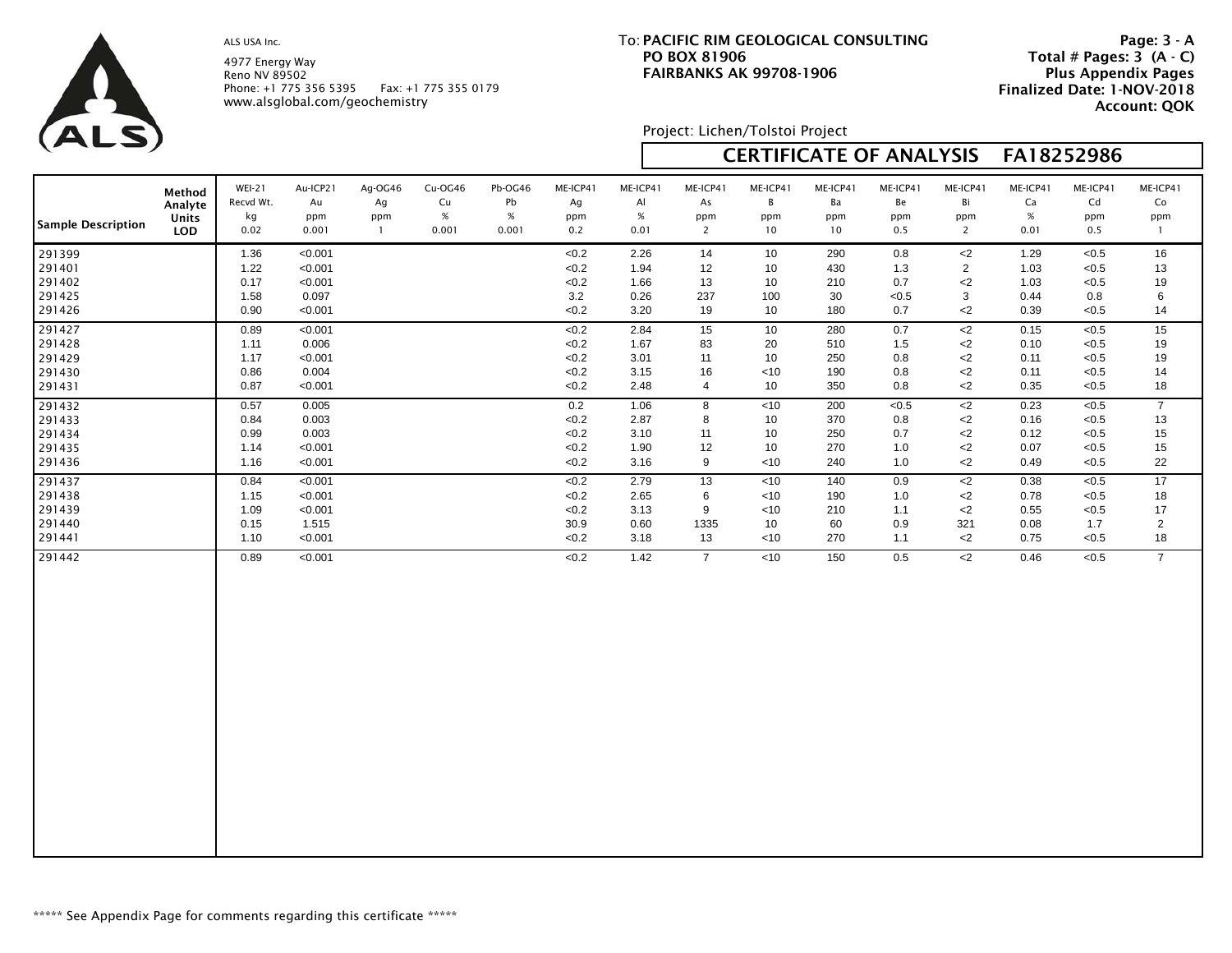ALS

4977 Energy Way Reno NV 89502 Phone: +1 775 356 5395 Fax: +1 775 355 0179 www.alsglobal.com/geochemistry

# **PACIFIC RIM GEOLOGICAL CONSULTING**To: **PO BOX 81906FAIRBANKS AK 99708-1906**

 **Page: 3 - B Total # Pages: 3 (A - C) Plus Appendix Pages Finalized Date: 1-NOV-2018 Account: QOK**

Project: Lichen/Tolstoi Project

| $\vee$ $\sim$ $\sim$ $\vee$ |            |                |              |          |          |                |          |                 |          |          |                | <b>CERTIFICATE OF ANALYSIS</b> |                | FA18252986 |                |          |
|-----------------------------|------------|----------------|--------------|----------|----------|----------------|----------|-----------------|----------|----------|----------------|--------------------------------|----------------|------------|----------------|----------|
| <b>Sample Description</b>   | Method     | ME-ICP41       | ME-ICP41     | ME-ICP41 | ME-ICP41 | ME-ICP41       | ME-ICP41 | ME-ICP41        | ME-ICP41 | ME-ICP41 | ME-ICP41       | ME-ICP41                       | ME-ICP41       | ME-ICP41   | ME-ICP41       | ME-ICP41 |
|                             | Analyte    | Cr             | Cu           | Fe       | Ga       | Hg             | К        | La              | Mg       | Mn       | Mo             | Na                             | Ni             | P          | Pb             | S        |
|                             | Units      | ppm            | ppm          | $\%$     | ppm      | ppm            | $\%$     | ppm             | $\%$     | ppm      | ppm            | $\%$                           | ppm            | ppm        | ppm            | $\%$     |
|                             | <b>LOD</b> | $\overline{1}$ | $\mathbf{1}$ | 0.01     | 10       | $\overline{1}$ | 0.01     | 10              | 0.01     | 5        | $\overline{1}$ | 0.01                           | $\overline{1}$ | 10         | $\overline{2}$ | 0.01     |
| 291399                      |            | 138            | 28           | 2.59     | 10       | <1             | 0.18     | 20              | 1.08     | 527      | $\overline{1}$ | 0.20                           | 51             | 1600       | 8              | 0.02     |
| 291401                      |            | 42             | 24           | 2.88     | 10       | $<$ 1          | 0.25     | 20              | 1.44     | 380      | $\mathbf{1}$   | 0.20                           | 53             | 1440       | 12             | 0.03     |
| 291402                      |            | 149            | 19           | 2.82     | $<$ 10   | $\overline{1}$ | 0.16     | 10              | 1.76     | 714      | $\overline{2}$ | 0.15                           | 66             | 1050       | 5              | 0.01     |
| 291425                      |            | 36             | 565          | 0.76     | ~10      | $<$ 1          | 0.08     | <10             | 0.21     | 199      | 3              | 0.02                           | 12             | 760        | 47             | 0.03     |
| 291426                      |            | 146            | 19           | 3.40     | 10       | $<$ 1          | 0.11     | 20              | 1.67     | 521      | $\overline{1}$ | 0.03                           | 26             | 500        | 18             | 0.03     |
| 291427                      |            | 125            | 20           | 3.43     | 10       | < 1            | 0.16     | 10              | 1.37     | 585      | $\mathbf{1}$   | 0.03                           | 28             | 540        | 16             | 0.03     |
| 291428                      |            | 65             | 20           | 3.16     | < 10     | 6              | 0.22     | 20              | 0.36     | 832      | $\overline{1}$ | 0.01                           | 30             | 630        | 24             | 0.01     |
| 291429                      |            | 151            | 22           | 3.87     | 10       | < 1            | 0.20     | 10              | 1.76     | 554      | $\overline{1}$ | 0.03                           | 46             | 680        | 14             | 0.02     |
| 291430                      |            | 89             | 22           | 3.74     | 10       | $<$ 1          | 0.13     | 10              | 1.25     | 621      | $\overline{1}$ | 0.03                           | 38             | 530        | 15             | 0.04     |
| 291431                      |            | 140            | 18           | 3.57     | 10       | $\overline{1}$ | 0.15     | 20              | 1.58     | 612      | $\overline{1}$ | 0.03                           | 34             | 1030       | 13             | 0.03     |
| 291432                      |            | 58             | 11           | 1.88     | 10       | $<$ 1          | 0.09     | 10 <sup>°</sup> | 0.63     | 252      | $\overline{1}$ | 0.05                           | 15             | 720        | 10             | 0.06     |
| 291433                      |            | 114            | 18           | 3.42     | 10       | $<$ 1          | 0.20     | 20              | 1.23     | 499      | $\overline{1}$ | 0.04                           | 26             | 790        | 13             | 0.04     |
| 291434                      |            | 88             | 17           | 3.60     | 10       | $<$ 1          | 0.14     | 10              | 0.90     | 417      | $\overline{1}$ | 0.03                           | 31             | 590        | 13             | 0.03     |
| 291435                      |            | 59             | 26           | 3.54     | ~10      | 12             | 0.17     | 20              | 0.26     | 496      | $\overline{1}$ | 0.03                           | 27             | 580        | 12             | 0.03     |
| 291436                      |            | 106            | 28           | 4.23     | 10       | <1             | 0.11     | 20              | 1.27     | 631      | $\overline{1}$ | 0.08                           | 53             | 970        | 8              | 0.03     |
| 291437                      |            | 70             | 27           | 3.89     | 10       | $<$ 1          | 0.11     | 20              | 1.22     | 514      | $\overline{1}$ | 0.05                           | 43             | 790        | 12             | 0.04     |
| 291438                      |            | 121            | 30           | 3.40     | 10       | $<$ 1          | 0.11     | 20              | 1.75     | 442      | $\overline{1}$ | 0.10                           | 54             | 1430       | $\overline{7}$ | 0.03     |
| 291439                      |            | 140            | 30           | 3.47     | 10       | $<$ 1          | 0.12     | 20              | 1.99     | 495      | $\overline{1}$ | 0.08                           | 53             | 1240       | 9              | 0.03     |
| 291440                      |            | 8              | 336          | 4.97     | $<$ 10   | $<$ 1          | 0.40     | 20              | 0.06     | 125      | 3              | 0.02                           | $\mathsf 3$    | 620        | 391            | 0.10     |
| 291441                      |            | 148            | 26           | 3.63     | 10       | < 1            | 0.14     | 20              | 2.18     | 576      | $\mathbf{1}$   | 0.13                           | 54             | 1300       | 10             | 0.04     |
| 291442                      |            | 32             | 19           | 2.16     | 10       | $<$ 1          | 0.13     | 10 <sup>°</sup> | 0.63     | 277      | $\overline{1}$ | 0.06                           | 20             | 450        | 6              | 0.03     |

 $\Box$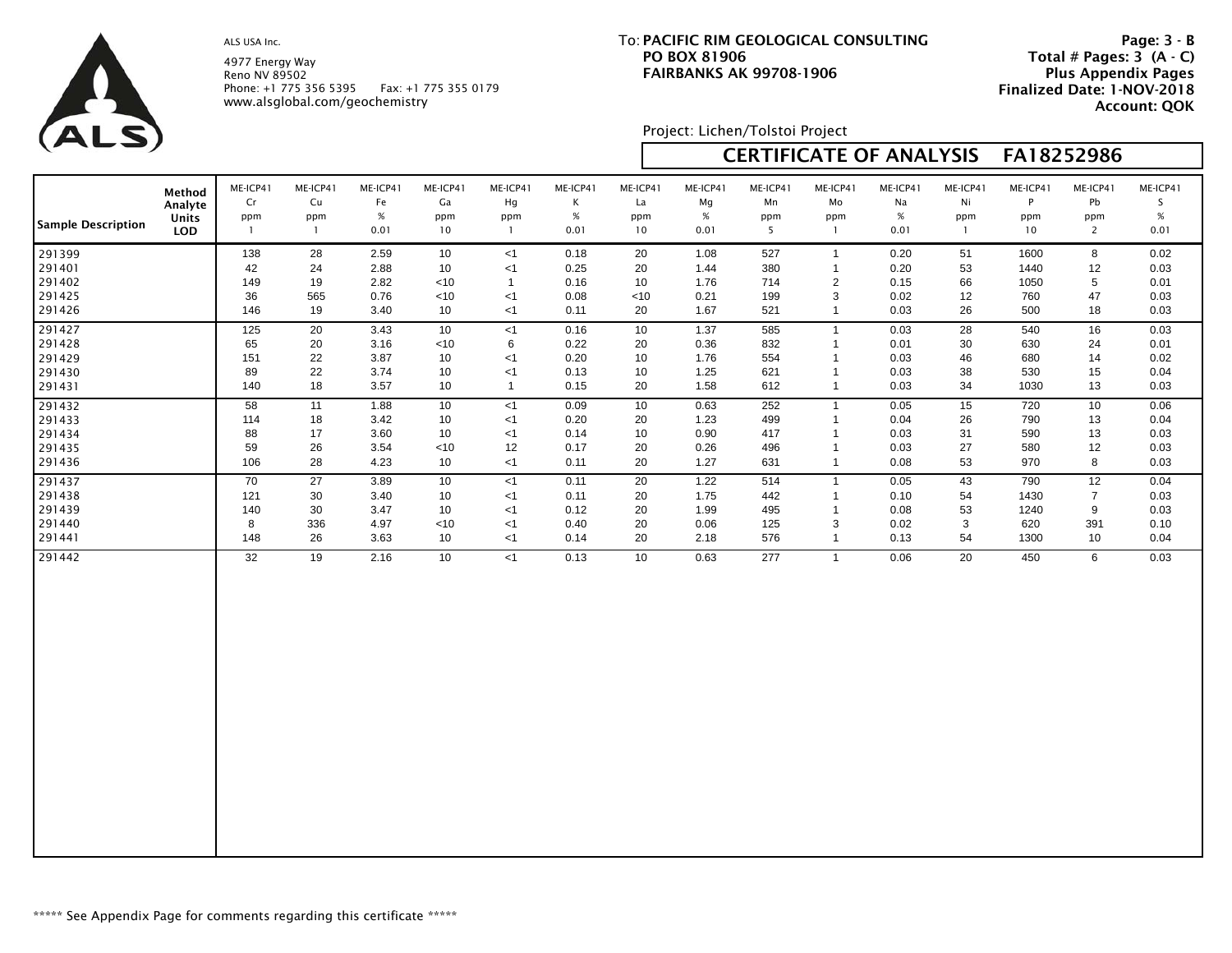4977 Energy Way Reno NV 89502 Phone: +1 775 356 5395 Fax: +1 775 355 0179 www.alsglobal.com/geochemistry

# **PACIFIC RIM GEOLOGICAL CONSULTING**To: **PO BOX 81906FAIRBANKS AK 99708-1906**

 **Page: 3 - C Total # Pages: 3 (A - C) Plus Appendix Pages Finalized Date: 1-NOV-2018 Account: QOK**

| ALS)                                           |                                                 | Reno NV 89502                                        | Phone: +1 775 356 5395<br>www.alsglobal.com/geochemistry   |                                        | Fax: +1 775 355 0179                               |                                        |                                         |                                        |                                           | <b>FAINDAINNS AN 99700-1900</b>                |                                         |                                          |                                      | <b>FIUS Appelluix Fages</b><br>Finalized Date: 1-NOV-2018<br><b>Account: QOK</b> |
|------------------------------------------------|-------------------------------------------------|------------------------------------------------------|------------------------------------------------------------|----------------------------------------|----------------------------------------------------|----------------------------------------|-----------------------------------------|----------------------------------------|-------------------------------------------|------------------------------------------------|-----------------------------------------|------------------------------------------|--------------------------------------|----------------------------------------------------------------------------------|
|                                                |                                                 |                                                      |                                                            |                                        |                                                    |                                        |                                         |                                        | Project: Lichen/Tolstoi Project           |                                                |                                         |                                          |                                      |                                                                                  |
|                                                |                                                 |                                                      |                                                            |                                        |                                                    |                                        |                                         |                                        |                                           |                                                |                                         | <b>CERTIFICATE OF ANALYSIS</b>           |                                      | FA18252986                                                                       |
| <b>Sample Description</b>                      | Method<br>Analyte<br><b>Units</b><br><b>LOD</b> | ME-ICP41<br>Sb<br>ppm<br>$\overline{2}$              | ME-ICP41<br>Sc<br>ppm<br>$\mathbf{1}$                      | ME-ICP41<br>Sr<br>ppm<br>$\mathbf{1}$  | ME-ICP41<br>Th<br>ppm<br>20                        | ME-ICP41<br>Ti<br>%<br>0.01            | ME-ICP41<br>TI<br>ppm<br>10             | ME-ICP41<br>U<br>ppm<br>10             | ME-ICP41<br>$\vee$<br>ppm<br>$\mathbf{1}$ | ME-ICP41<br>W<br>ppm<br>10                     | ME-ICP41<br>Zn<br>ppm<br>$\overline{2}$ | Ag-AA45<br>Ag<br>ppm<br>0.2              | Ag-AA46<br>Ag<br>ppm<br>$\mathbf{1}$ |                                                                                  |
| 291399<br>291401<br>291402<br>291425<br>291426 |                                                 | $<$ 2<br>$<$ 2<br>$<$ 2<br>8<br>$2$                  | 8<br>10<br>6<br>$\mathbf{1}$<br>$\overline{7}$             | 117<br>72<br>76<br>12<br>28            | $<$ 20<br>$20$<br>$<$ 20<br>$20$<br>$<$ 20         | 0.07<br>0.42<br>0.14<br>0.03<br>0.23   | <10<br>$<$ 10<br>$<$ 10<br>< 10<br>< 10 | < 10<br>< 10<br>~10<br>< 10<br>< 10    | 63<br>80<br>79<br>9<br>82                 | $<$ 10<br>$<$ 10<br>$<$ 10<br>$<$ 10<br>$<$ 10 | 53<br>57<br>49<br>116<br>64             | <0.2<br>< 0.2<br><0.2<br>3.0<br>< 0.2    |                                      |                                                                                  |
| 291427<br>291428<br>291429<br>291430<br>291431 |                                                 | $\overline{c}$<br>3<br>3<br>$2$<br>$<$ 2             | $\sqrt{6}$<br>$\overline{7}$<br>6<br>$\overline{4}$<br>6   | 12<br>10<br>$\overline{7}$<br>13<br>17 | $\overline{520}$<br>$20$<br>$20$<br>$<$ 20<br>$20$ | 0.11<br>0.01<br>0.07<br>0.07<br>0.05   | <10<br>< 10<br>< 10<br>$<$ 10<br>< 10   | <10<br>< 10<br>< 10<br>~10<br>< 10     | 72<br>39<br>72<br>71<br>76                | <10<br>$<$ 10<br>$<$ 10<br>$<$ 10<br>$<$ 10    | 65<br>64<br>71<br>68<br>67              | <0.2<br>< 0.2<br>< 0.2<br>< 0.2<br><0.2  |                                      |                                                                                  |
| 291432<br>291433<br>291434<br>291435<br>291436 |                                                 | ${<}2$<br>$<$ 2<br>${<}2$<br>$<$ 2<br>$\overline{2}$ | $\overline{4}$<br>4<br>5<br>8<br>8                         | 14<br>11<br>11<br>14<br>47             | $<$ 20<br>$<$ 20<br>$<$ 20<br>$20$<br>$<$ 20       | 0.13<br>0.07<br>0.08<br>0.04<br>0.11   | $<$ 10<br>< 10<br>< 10<br><10<br><10    | < 10<br>< 10<br>< 10<br>$<$ 10<br>< 10 | 47<br>74<br>75<br>63<br>70                | < 10<br>< 10<br>$<$ 10<br>$<$ 10<br>$<$ 10     | 34<br>69<br>59<br>59<br>66              | < 0.2<br>< 0.2<br>< 0.2<br><0.2<br>< 0.2 |                                      |                                                                                  |
| 291437<br>291438<br>291439<br>291440<br>291441 |                                                 | $\mathbf{2}$<br>$<$ 2<br>$<$ 2<br>18<br>$2$          | 6<br>$\overline{7}$<br>$\overline{7}$<br>$\mathbf{1}$<br>6 | 17<br>61<br>47<br>27<br>82             | <20<br>$<$ 20<br>$<$ 20<br>$<$ 20<br>$<$ 20        | 0.24<br>0.10<br>0.08<br>< 0.01<br>0.09 | <10<br>$<$ 10<br>< 10<br><10<br><10     | < 10<br>< 10<br>< 10<br>10<br>$<10$    | 76<br>57<br>70<br>13<br>70                | $<$ 10<br>$<$ 10<br>$<$ 10<br>~10<br>$<$ 10    | 66<br>66<br>63<br>110<br>63             | <0.2<br><0.2<br>< 0.2<br>32.0<br><0.2    |                                      |                                                                                  |
| 291442                                         |                                                 | $2$                                                  | $\overline{4}$                                             | 19                                     | $<$ 20                                             | 0.20                                   | $<$ 10                                  | < 10                                   | 52                                        | $<$ 10                                         | 33                                      | <0.2                                     |                                      |                                                                                  |